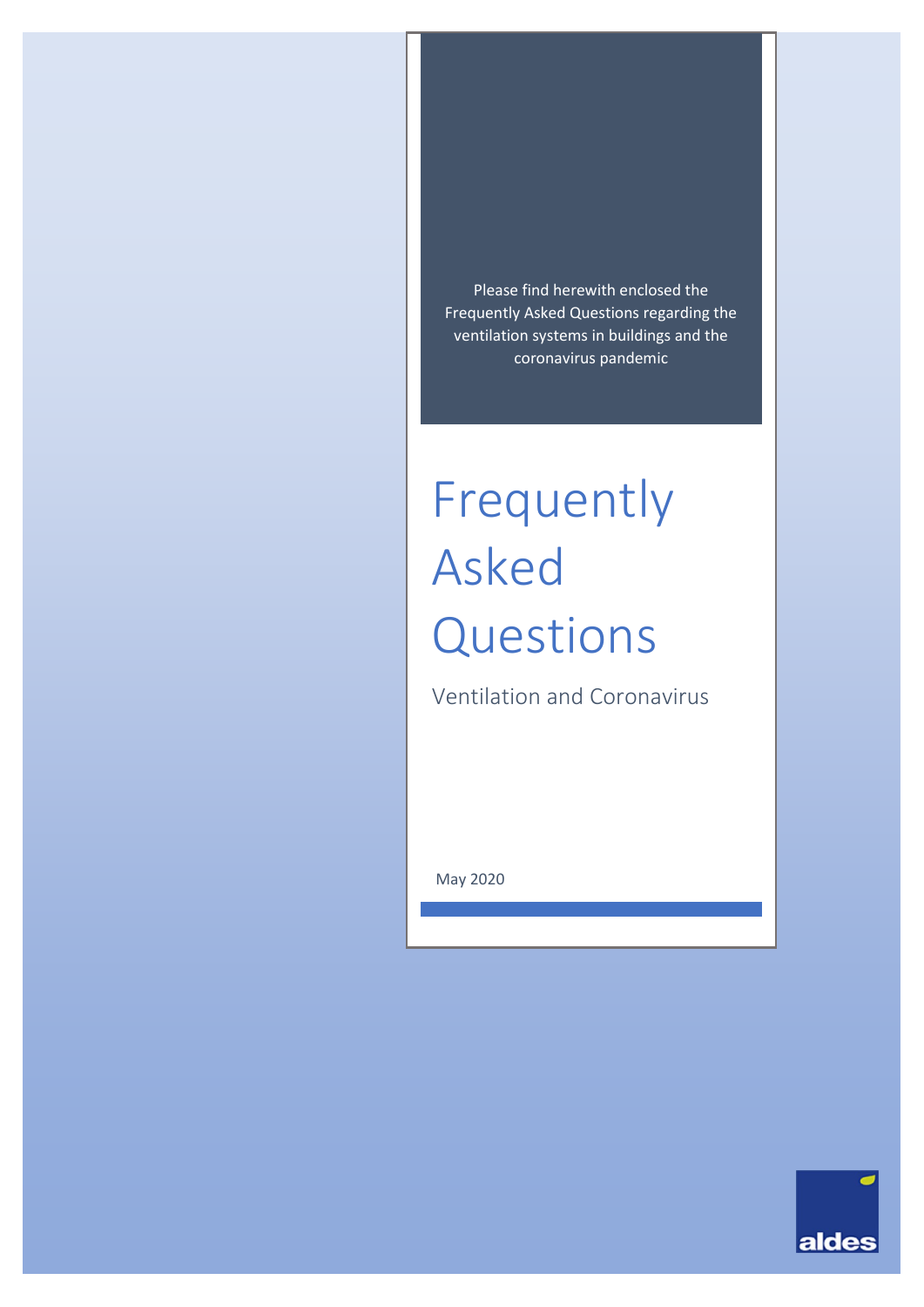# **Questions & Answers Ventilation / COVID 19** Recommendations and usages

#### *"Does ventilation of the buildings help the Coronavirus to spread? "*

At present knowledge, scientists have demonstrated that the new coronavirus (SARS-CoV-2) is spread by droplets released into the air when an infected person coughs or sneezes. The droplets do not stay in suspension but usually fall to the ground or land on other surfaces a short distance from the infected person – therefore social distancing is effective in preventing the spread. This is information from Johns Hopkins University, widely recognized and cited as a source of expertise on the coronavirus.

We have no proven cases at this stage of the spread of SARS-COV2 through ventilation systems.

#### *"What are the different types of ventilation systems?"*

#### **CMEV Systems**

Central Mechanical Exhaust Ventilation (CMEV) systems extract air from the buildings centrally. Air intake happens through air inlets generally located above the windows. Our recommendation is to continue to operate those systems in times of an epidemic.

#### **Heat Recovery Ventilation**

Heat Recovery Ventilation is a ventilation solution based on an exchange system that will pre-heat the outdoor air using the calories of indoor air that is extracted. Therefore, outdoor air intake happens in one place. Heat Recovery Ventilation units are generally equipped with filters that will greatly improve the air quality.

Keeping ventilation systems in operation during an epidemic helps limit the risk of stale air building up by providing fresh air into the premises.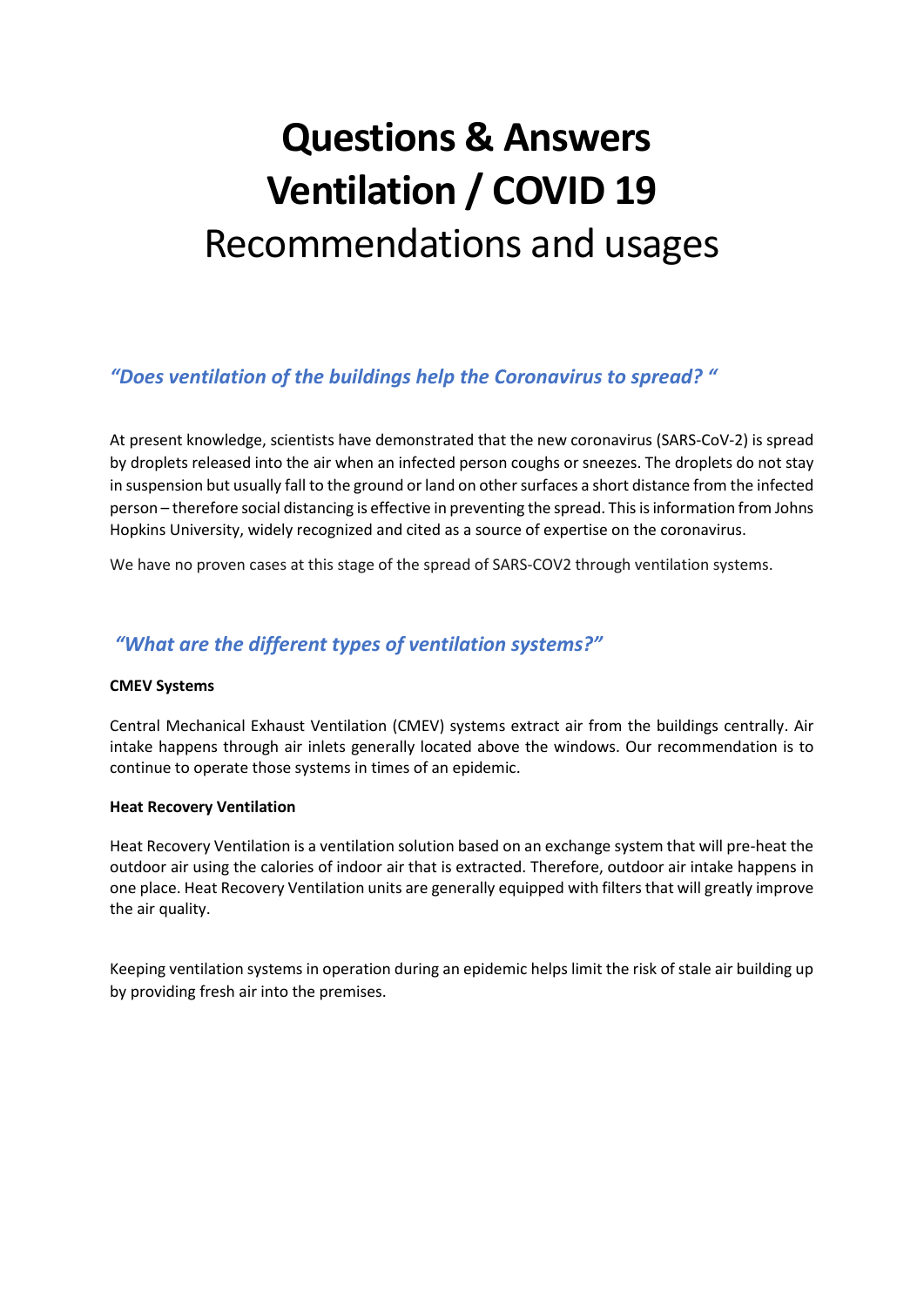# *"In what ways does Air Conditioning differ from Ventilation?"*

Air conditioning is the process of removing heat from the interior of an occupied space to improve the comfort of occupants. Air Conditioning units often use a fan to distribute the conditioned air to an enclosed space.

Typical Air Conditioning systems include Split Systems, Multi-Split System, Central Air Conditioning and Portable AC.

Most air conditioning systems only recycle indoor air which differs strongly from ventilation which bring fresh air.

# *"What is the recommendation on the operation of ventilation regarding the global coronavirus epidemic? "*

The following recommendations are advisable:

First and foremost, keeping ventilation systems in operation during an epidemic helps limit the risk of stale air building up by providing fresh air into the premises.

Moreover:

- $\triangleright$  For residential buildings, it is recommended to continue to provide general and permanent ventilation. It is necessary to check the correct operations of the ventilation system and to make sure that the vents and air inlets are not blocked.
- $\triangleright$  For other buildings:
- o extend the operating time of the ventilation or air treatment system and ideally keep it in permanent operation or extend the daily operating range.
- $\circ$  Increase the supply air flow and / or extract air including when the premises are unoccupied

# *"Should I continue operating the Air Handling Units equipped with heat recovery? "*

Yes, but some rules can be followed.

As REHVA (Federation of European Heating and Ventilation Associations) states, under certain conditions, it is theoretically technically possible, although highly unlikely, that heat recovery devices may carry over virus attached to particles from the exhaust air side to the supply air side via leaks. This would occur in the unlikely event that a droplet reaches an extraction grill which is usually located close to the ceiling.

For properly operating rotary heat exchangers, fitted with purging sectors and correctly set up, leakage rates are about the same as that of plate heat exchangers being in the range of 1-2%.

It is shown that rotary heat exchangers, which are properly constructed, installed and maintained, have almost zero transfer of particle-bound pollutants (including air-borne bacteria, viruses and fungi), but the transfer is limited to gaseous pollutants such as tobacco smoke and other smells.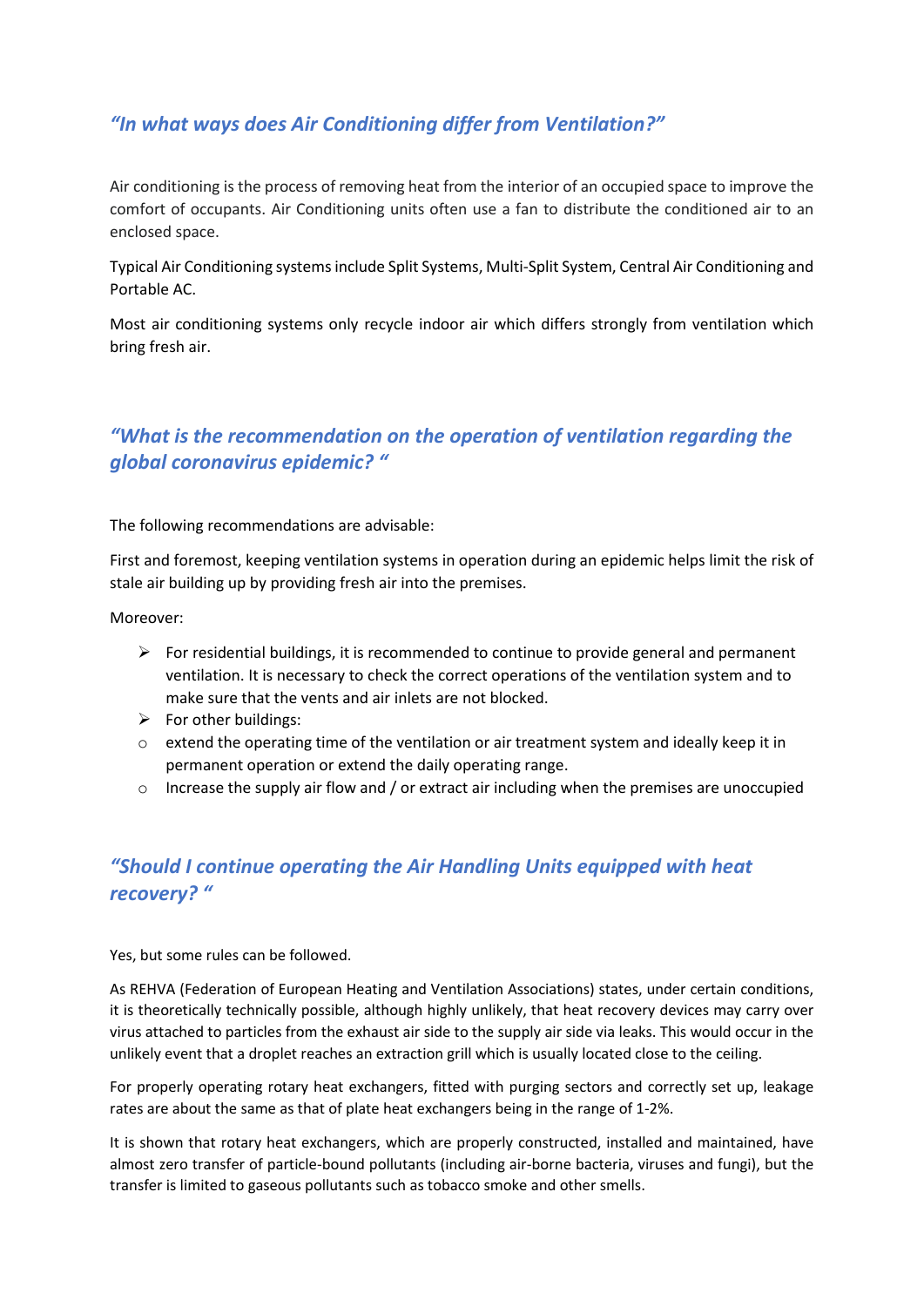Because the leakage rate does not depend on the rotation speed of rotor, it is not needed to switch rotors off.

In conclusion, we recommend inspecting the heat recovery equipment including the pressure difference measurement



*Diagram*: It is advisable to have a balance of pressures which favors the flow of any leaks in the desired direction: from supply air to extract air: here -60 Pa (difference between -220 and -280) and fresh air towards the exhaust air: here -260 Pa (difference between -120 and -380)

#### *"The ventilation system includes a recirculation box, what should I do? "*

We recommend shutting off the recirculation box during periods of epidemic (recycling rate = 0)

#### *"Which filters should I use? Should I change them? "*

It is recommended to use level filters M5 for extraction and F7 for air supply according to ERP 2018.

Furthermore, according to EN13779 (switching to ISO 16798) we recommend using 80% level ePM1 filters.

ALDES / Exhausto recommends changing the filter according to the control and replacement schedule that was established when installing your product.